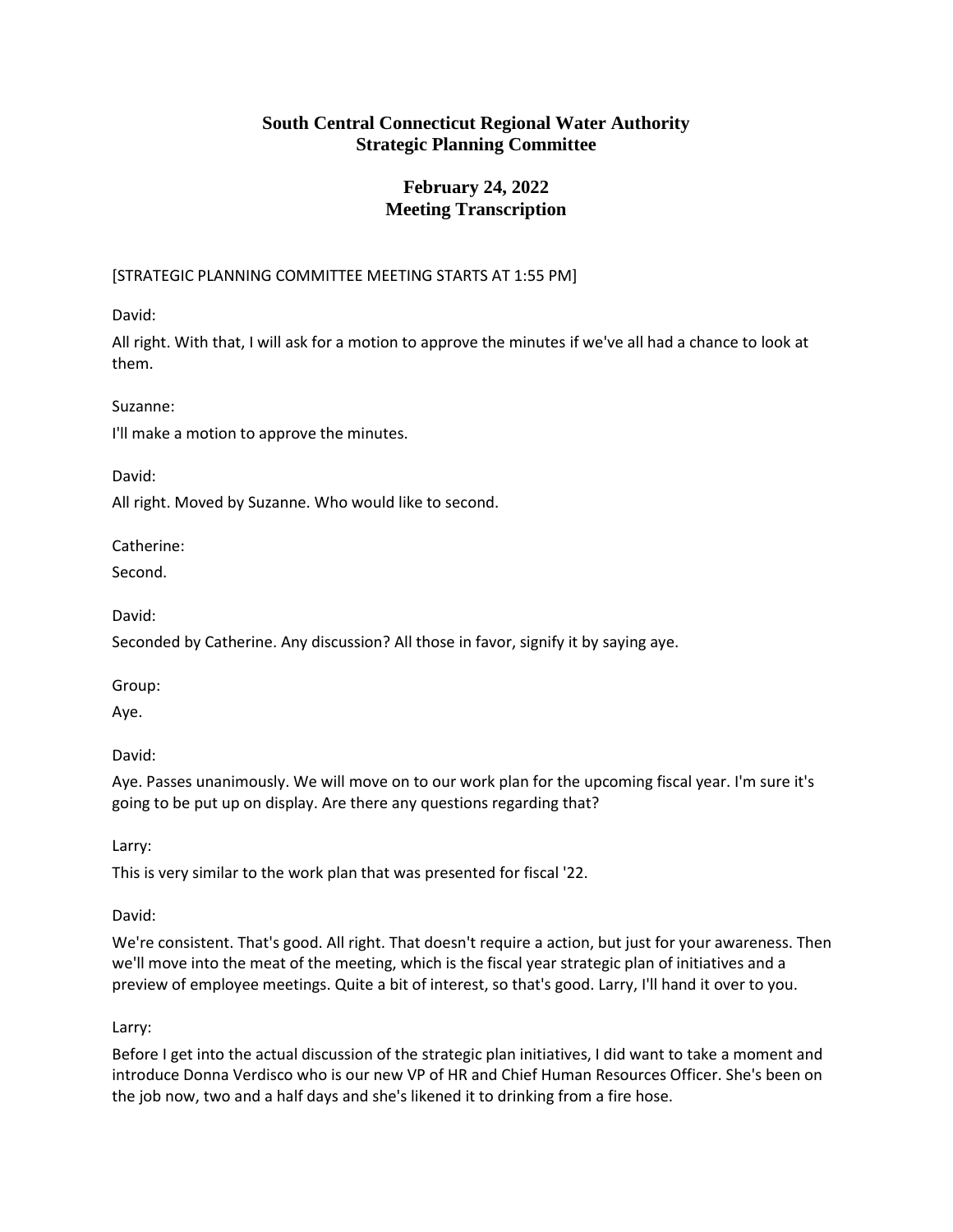Larry:

I wanted to have her attend this meeting and have meet her because you will be hearing more from her as time goes on. Welcome, Donna.

Donna:

Thank you.

David:

Welcome, Donna. It's great to have you here.

Donna:

Thank you very much. Looking forward to working with all of you.

David:

Good.

Larry:

As you know, our fiscal '23 strategic planning cycle is underway, and we've been working on it for over a month. As we were beginning to formulate our fiscal '23 strategic planning initiatives under the four perspective of the balanced scorecard, we took into account the survey and focus groups that Andrea Hawkins and her group led as part of the DE&I roadmap.

Larry:

There were three themes that came from those surveys. One, employees wanted to have the opportunity to share authority. Two, they wanted to collaborate in making decisions. And, three, they wanted the leadership team and other management within the organization to consider diverse perspectives.

# Larry:

With those three commitments in mind, we invited all employees of the RWA to provide input into our strategic planning initiatives for fiscal '23. We have done that two other times. One of them in 2018 and then one of them for fiscal '19 strategic plan, and had good representation across the organization.

# Larry:

For the past three Thursdays in February, the leadership team and directors of other departments worked together with the representatives of Leading Culture Solutions, Andrea's group and cofacilitated a series of strategic planning focus groups. We will have a total of eight of them. As a matter of fact, the final two are being held today.

# Larry:

We had about 90 employees sign up to participate in particular sessions, which is a good turnout because in the past we've had somewhere between 100 and 110. I think given that we're working more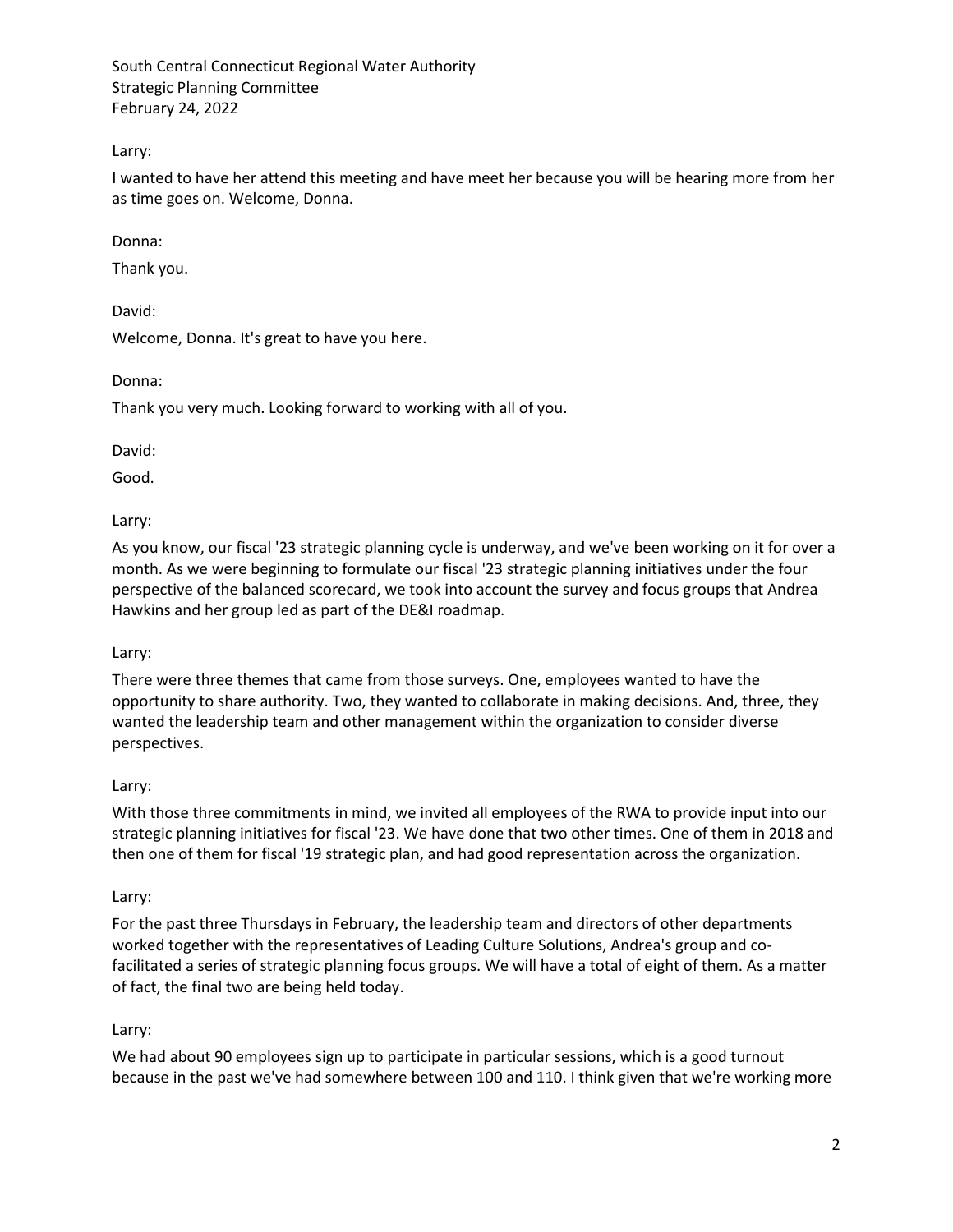remotely now, I think having that kind of a turnout is very good. They've been participating in offering their thoughts and observations for our fiscal '23 strategic plan.

### Larry:

Here you can see the list of the dates that the focus groups are scheduled. If you'll go to the next slide, Jennifer, this shows the four perspectives of the balanced scorecard on the left. Customers and constituents, employee, financial, and internal business process, and some of the actions and themes that are coming out of those focus group sessions.

#### Larry:

In the external customer/constituent perspective, there was a suggestion that we provide a training plan for employees to understand the importance of accountability, and how they can provide outstanding internal as well as external customer service.

### Larry:

That can be things as simple as understanding what the timeline is for returning an email, or how long to return a phone call, as well as communicating to, either an internal or an external customer when you will be able to meet a commitment. If that date changes, keep that individual advised.

### Larry:

Another important theme in the employee section that came out was succession planning and crosstraining as well as the transfer of institutional knowledge of longer-term employees. Lots of discussion around those key areas and the need for the organization to do more, to not only develop employee skills and abilities, and knowledge, but to use that as a way to retain employees, and to ensure that we have adequate in-house resources to carry out all of the various initiatives.

#### Larry:

We've been hearing a lot from employees that there's a lot going on at the organization. We've analyzed what we need to do about that issue. We have hired some additional resources as part of our budget, to help alleviate some of that stress. That was reinforced during the strategic planning focus groups.

#### Larry:

Another item that came up around our commercial enterprise as a way to support the utility, and there was an emphasis on the four pillars of our commercial enterprises and why new business development is very important to the customers of the company, as you know, as a way to offset rate increases moving forward.

# Larry:

Then finally, under the process and project management, a lot of conversation around the need to have more effective and efficient project and resource management to help us execute on some very significant initiatives that are going on in the organization particularly along the line of business transformation. That involves using technology. Lots of conversation around the need to have adequate resources and more effectively managing large enterprise-wide projects.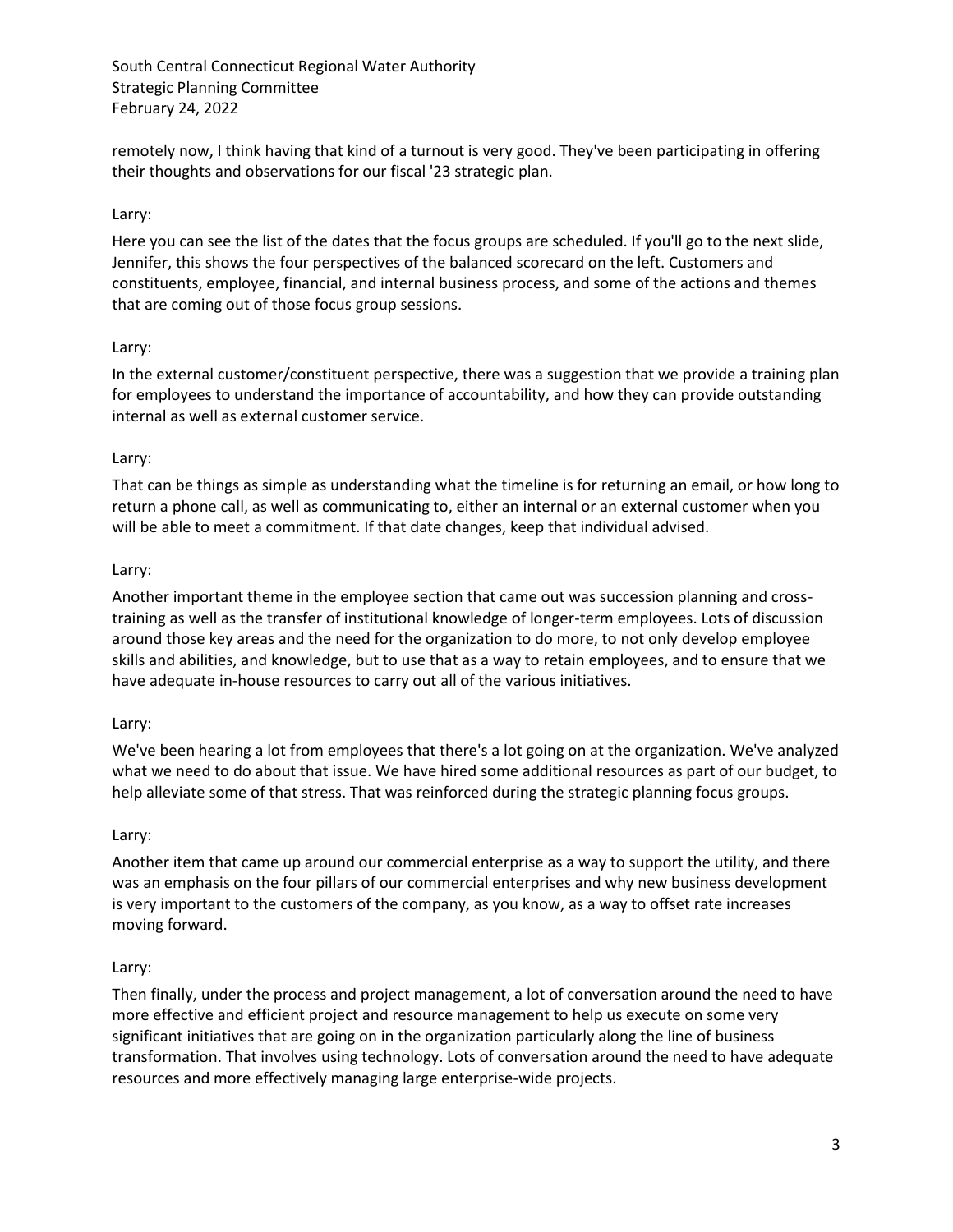# Larry:

The next steps in the process are Leading Culture Solutions will take all that input that the employees provided in the focus sessions and they will synthesize and present to the leadership team in early March. We will take all of those themes and consider what will be included in the fiscal '23 plan, which will help us also determine the budgets that we'll need in order to execute those initiatives.

#### Larry:

We did tell employees that even though they may not see their particular idea in the fiscal '23 strategic plan, to not be concerned because we will capture all ideas that have been offered and put them in an appendix. Even though we may not be able to pick a particular initiative for fiscal '23, we can certainly use that for the next fiscal year. If we find that we need to substitute one initiative for another, that could provide an opportunity to use some of those in the appendix as well.

### Larry:

Ultimately, the final fiscal '23 strategic initiatives and global metrics will be shared with you at the June meeting when we have the next strategic planning committee meeting. So we'll show you the results of not only all of that input, but what the leadership team decides, moving forward.

#### Larry:

We'll also show an initial draft to employees in an all-employee team meeting near the end of March, so they can see the results of all their input as well before we finalize the plan. A bit of a preview of what's been happening for the past few weeks. Really some exciting thoughts and ideas are coming forward.

#### Larry:

Great to see the level of engagement that we have from employees, and their willingness to offer ideas on how to guide the RWA's strategic plan for the next year. With that, I'll be glad to take any questions you might have.

#### David:

I can't see you all at once so speak up. Don't be afraid. No? Okay. Thank you, Jennifer. Anyone have any questions regarding the work so far on the strategic plan for next year, and the update?

#### Suzanne:

I just have a question, David. We had talked last time. Dennis made a presentation about putting together some metrics that help us identify things that we've already done to invest in our business enterprises, and how they're performing, and what indications of success there are.

#### Suzanne:

Two, some sort of metrics or plan that helps us see what's on the horizon for that development in that area. I'm just wondering where we are on that.

Larry: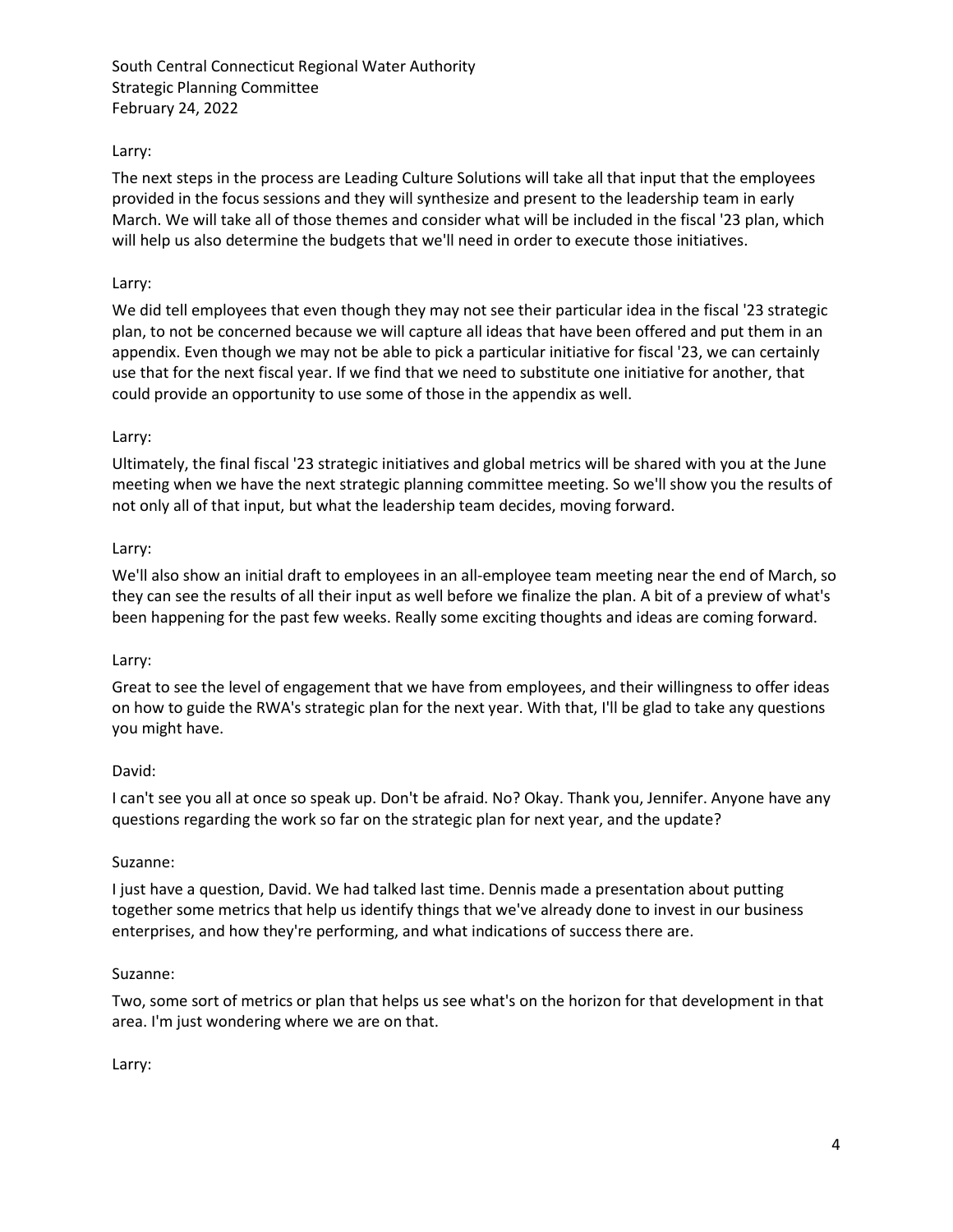Dennis is still working on that information I believe and we will be sure and include that in the June strategic plan update.

### David:

We may get an update sooner on the commercial business because we have a meeting of that coming up.

#### Larry:

I'm not sure whether he'll have that information completed by then.

### David:

Could actually fit for either one when it's ready, and just an update.

### Prem:

Just to add, and thank you, Larry. We are working on that, to your point. As you all know, we actually have a formal monthly governance that we meet every month to review the differentcommercial enterprise's divisions. We are preparing for that, so we should have that update in the upcoming meeting, David as you mentioned. We'll be ready for that. We'll come back to you, Larry, on that.

### Larry:

To Prem's point, management is reviewing the business status monthly. It's not like we're not doing anything with it. We just haven't formally presented the metrics to the board.

Prem:

Yeah.

David:

All right. Anything else? Any other questions or comments regarding this?

Catherine:

Well, this probably can wait until we actually have some metrics, but do you have a sense, Larry, of how this employee input is affecting morale? Positive, flat, negative, anything.

# Larry:

That is an interesting question. My sense is that working remotely has presented some extra challenges in terms of keeping employees engaged and involved in the business. This past Tuesday, as you know, we had everybody come back into the office that had been working remotely, back on three days in the office and two days working remotely.

# Larry:

I think one of the things that the leadership team's going to take up beginning tomorrow is, we'll start considering other things that we can do to enhance engagement. I think the fact that we had 90